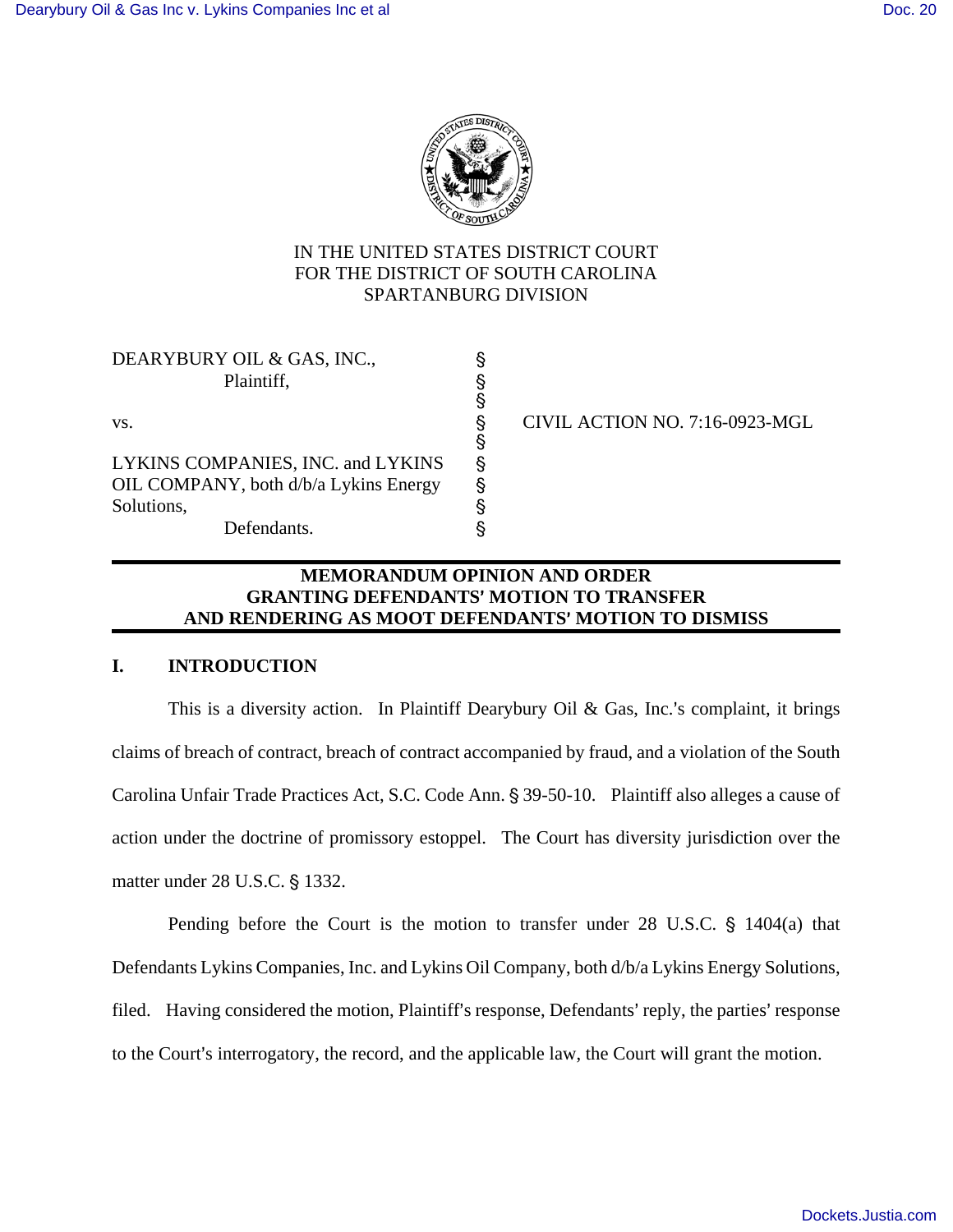## **II. FACTUAL AND PROCEDURAL HISTORY**

The genesis of this matter is a business dispute between Plaintiff and Defendants concerning the sale and purchase of petroleum products and what Plaintiff claims to be Defendants' solicitation of some of its confidential information. The contracts at issue contain the following forum selection clause:

> Applicable Law/Forum/Jury Waiver: This Agreement is governed by and shall be construed under the laws of the State of Ohio without reference to conflicts of laws rules or principles. With respect to any suit, action or proceedings relating to this Agreement ( $"Proceedings")$  each Party irrevocably (a) submits to the exclusive jurisdiction of the courts of the State of Ohio and the United States District Court located in Columbus Ohio; (b) waives any objection that it may have at any time to the laying of venue of any Proceedings brought in such court, (c) waives any claim that such Proceedings have been brought in an inconvenient forum and (d) further waives the right to object, with respect to such Proceedings, that such court does not have jurisdiction over such party.

ECF No. 1-15 at 4.

Defendants, in lieu of filing an answer to Plaintiff's complaint, filed the instant motion instead. Having been fully briefed on the relevant issues, the Court is ready to discuss and decide the merits of the motion.

### **III. STANDARD OF REVIEW**

Section  $1404(a)$  of Title 28 of the United States Code states, "[f]or the convenience of parties and witnesses, in the interest of justice, a district court may transfer any civil action to any other district or division where it might have been brought or to any district or division to which all parties have consented." 28 U.S.C.  $\S$  1404(a). When the question as to whether the Court should enforce a forum selection clause under Section  $1404(a)$  arises, "a district court should transfer the case unless extraordinary circumstances unrelated to the convenience of the parties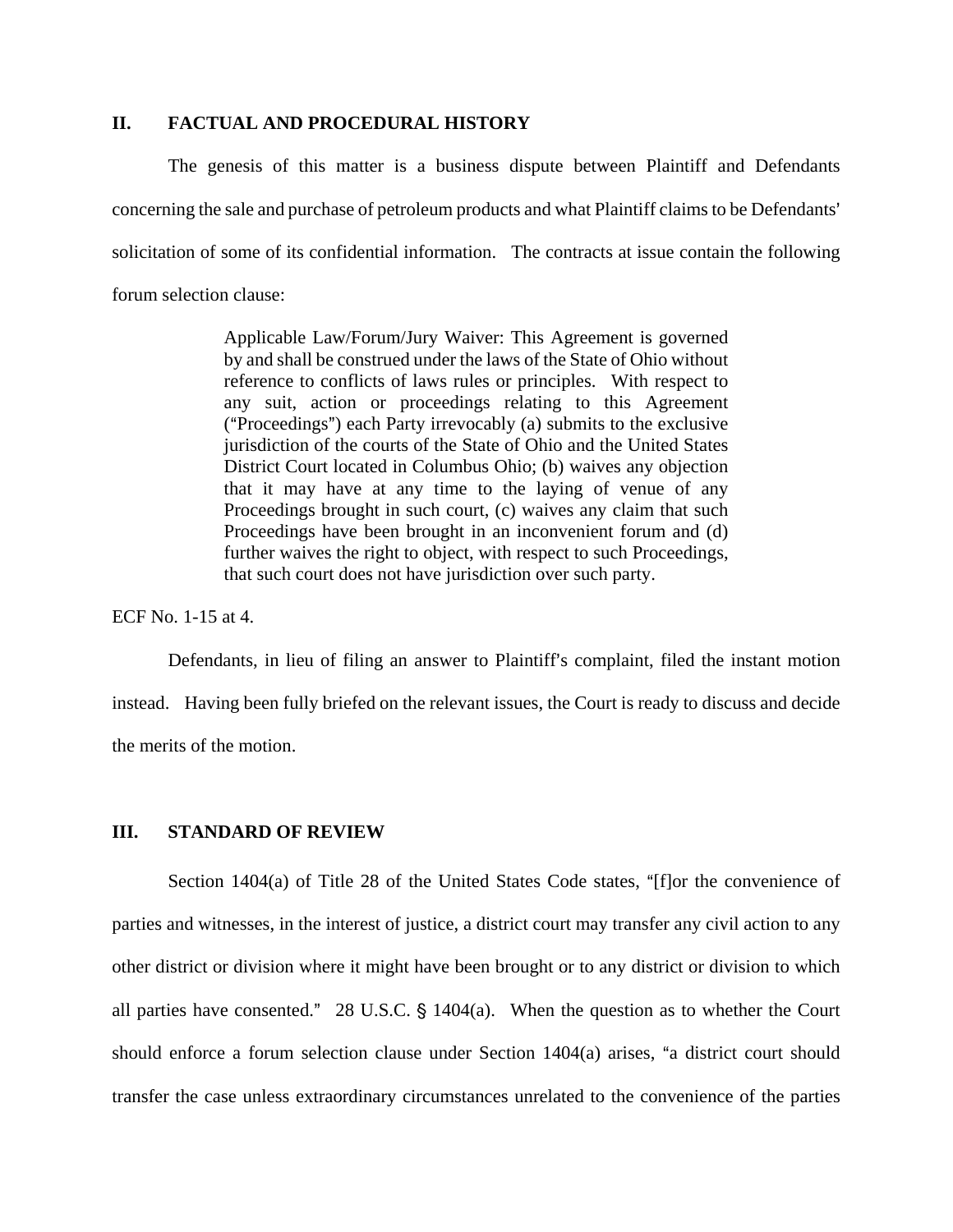clearly disfavor a transfer." Atl. Marine Constr. Co. v. U.S. Dist. Court for W. Dist. of Tex. (*Atlantic*), 134 S. Ct. 568, 575 (2013). Stated differently, a forum-selection clause must be "given" controlling weight in all but the most exceptional cases." *Id*. at 579 (citation omitted) (internal quotation marks omitted). For purposes of that holding, the Supreme Court "presuppose[d] a contractually valid forum-selection clause." *Id.* 584 n.5.

Although the one seeking a transfer under  $\S$  1404(a) generally bears the burden of demonstrating the district court ought to grant the requested relief, *Time, Inc. v. Manning*, 366 F.2d 690, 698 (5th Cir. 1966), "[t]he presence of a valid forum-selection clause requires district courts to adjust their usual § 1404(a) analysis in three ways." Atlantic, 134 S. Ct. at 581. "First, the plaintiff's choice of forum merits no weight. Rather, as the party defying the forum-selection clause, the plaintiff bears the burden of establishing that transfer to the forum for which the parties bargained is unwarranted." *Id.* "Second, a court evaluating a defendant's § 1404(a) motion to transfer based on a forum-selection clause should not consider arguments about the parties' private interests." *Id.* at 582. And "[t]hird, when a party bound by a forum-selection clause flouts its contractual obligation and files suit in a different forum, a  $\S$  1404(a) transfer of venue will not carry with it the original venue's choice-of-law rules—a factor that in some circumstances may affect public-interest considerations." *Id*. Accordingly, only the public-interests may weigh against transfer, and "[b]ecause those factors will rarely defeat a transfer motion, the practical result is that the forum-selection clauses should control except in unusual cases." Id. In other words, the plaintiff must demonstrate the "public-interest factors overwhelmingly disfavor a transfer.@ *Id*. at 583.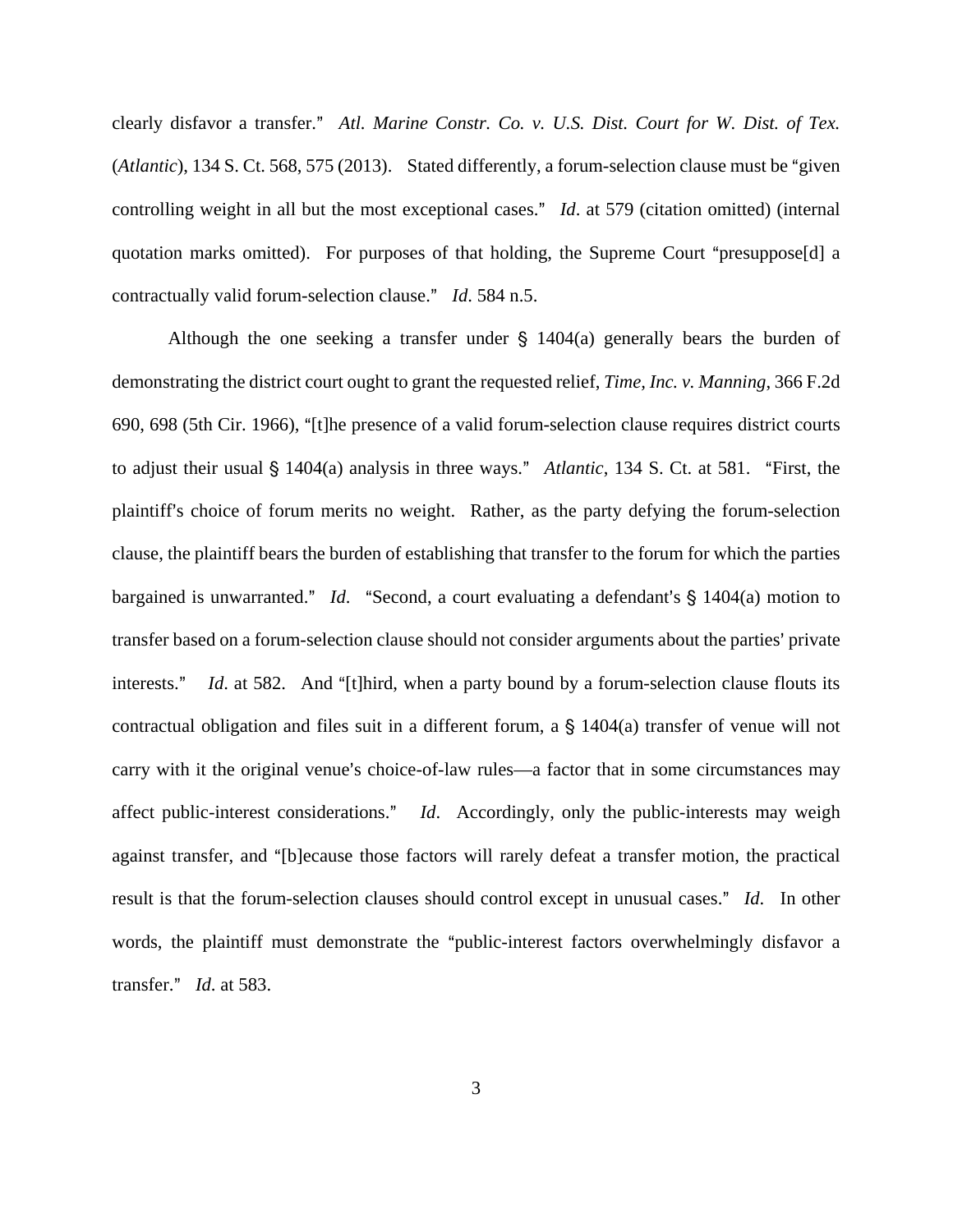APublic-interest factors may include the administrative difficulties flowing from court congestion; the local interest in having localized controversies decided at home; and the interest in having the trial of a diversity case in a forum that is at home with the law."  $Id$  at 584 n. 6. In all but the most unusual cases, "the interest of justice" is served by holding parties to their bargain. *Id*. at 583.

"Given the statutory standards[,] the decision is left to the sound discretion of the court." 15 Charles Alan Wright, Arthur R. Miller & Edward H. Cooper, Federal Practice and Procedure  $\S$  3847 (4th ed. 2016) (footnote omitted). As one court has opined, deciding "such a matter [is] so peculiarly one for the exercise of judgment by those in daily proximity to these delicate problems of trial litigation." Lykes Bros. Steamship Co. v. Sugarman, 272 F.2d 679, 680 (2d Cir. 1959).

### **IV. CONTENTIONS OF THE PARTIES**

Defendants maintain this case fails to fit into the "most exceptional" mandate from *Atlantic*. It also asserts Plaintiff is unable to establish the public interest factors "overwhelmingly disfavor" transfer. According to Defendants, the forum selection clauses in the contracts are valid and enforceable. Defendants further contend Plaintiff is equitably estopped from bringing its claims in this Court.

Plaintiff states the Court must deny Defendants' motion unless it holds the contracts are valid and enforceable. Plaintiff also avers Defendants' position that it can enforce the forum selection clauses contained in the contracts without establishing the contracts are enforceable is without merit.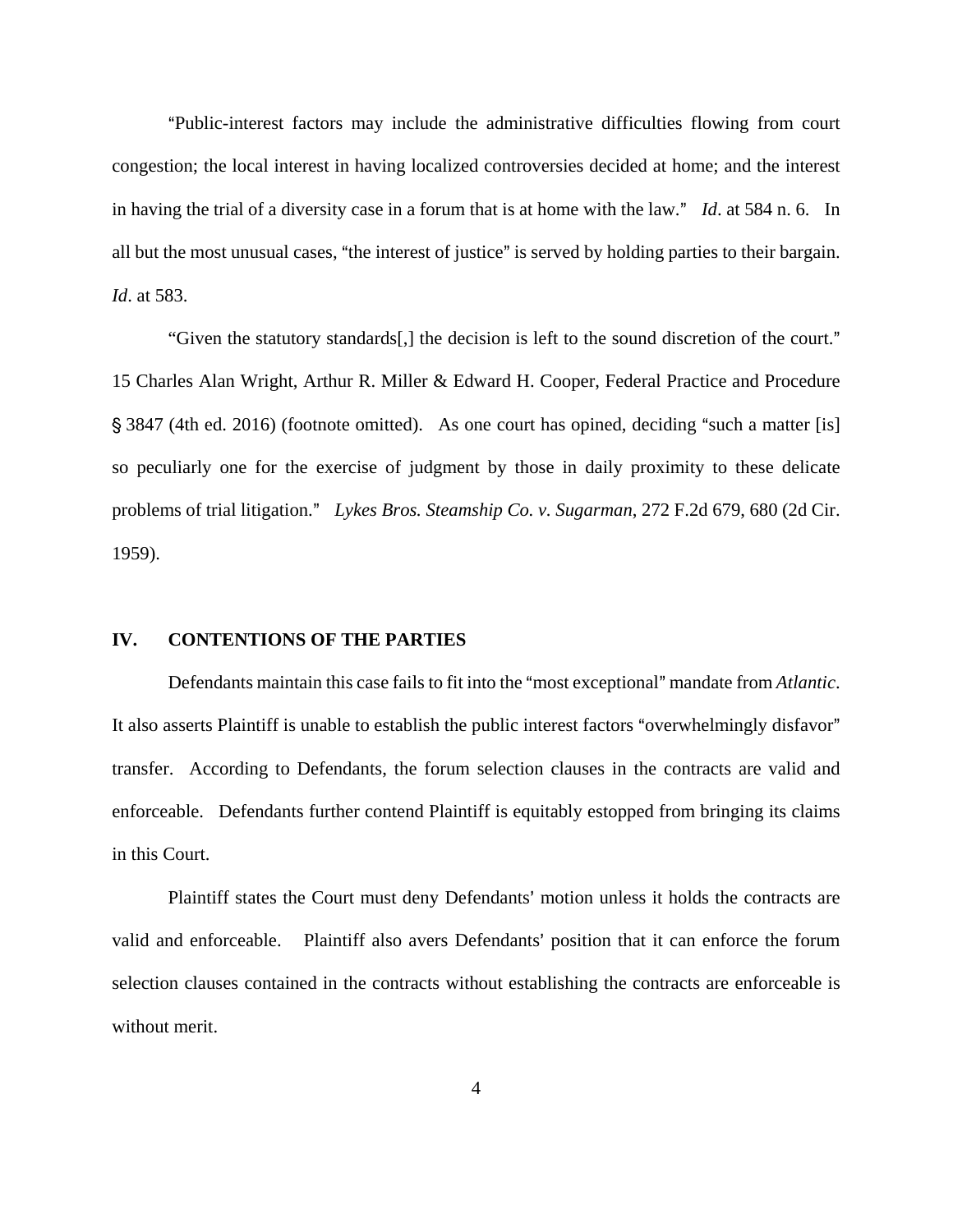### **V. DISCUSSION AND ANALYSIS**

First, Defendants state this case fails to fit into the "most exceptional" rule from *Atlantic*. Plaintiff neglects to make any argument to the contrary. Therefore, the Court will rule for Defendants on this issue.

Second, Defendants maintain Plaintiff is unable to establish the public interest factors "overwhelmingly disfavor" transfer. Again, Plaintiff fails to make any counter argument. Thus, the Court will rule for Defendants on this matter as well.

Third, Defendants assert the forum selection clauses in the underlying contracts are both valid and enforceable. As discussed below, the Court will hold the forum selection clauses are both valid and enforceable. As such, the Court declines to address Defendants' remaining arguments.

As to Plaintiff's arguments, first Plaintiff avers the Court must deny Defendants' motion unless it holds the contracts are enforceable. Closely related to that argument, Plaintiff maintains Defendants' argument it is able to enforce the forum selection clauses contained in the contracts without establishing the contracts are enforceable is meritless. The Court agrees with both of these contentions.

A[I]f no contract exists, the language of the forum-selection clause cannot logically deprive [the plaintiff] of its significant right of access to the courts of the United States[.]" *Langley v. Prudential Mortg. Capital Co.*, F.3d 365, 368 (6th Cir. 2008). When presented a motion to transfer, other courts in the Fourth Circuit have accepted the factual allegations in the plaintiff's complaint as true. *Eg.*, *Celgard, LLC v. LG Chem, Ltd.*, No. 3:14-cv-0043, 2015 WL 2412467,